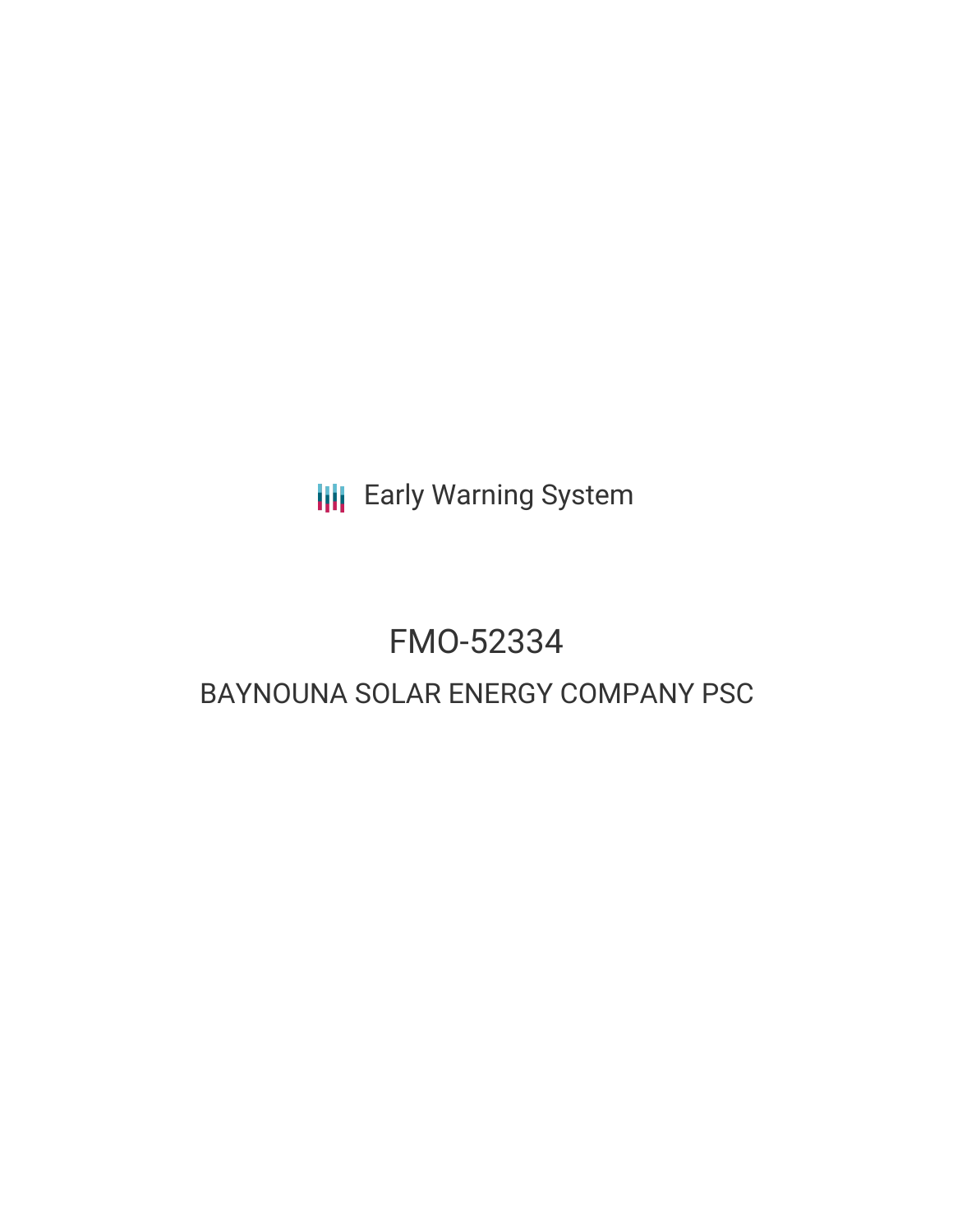

# **Quick Facts**

| <b>Countries</b>               | Jordan                                        |
|--------------------------------|-----------------------------------------------|
| <b>Financial Institutions</b>  | Netherlands Development Finance Company (FMO) |
| <b>Status</b>                  | Proposed                                      |
| <b>Bank Risk Rating</b>        | B                                             |
| <b>Borrower</b>                | Baynouna Solar Energy Company                 |
| <b>Sectors</b>                 | Energy                                        |
| <b>Investment Type(s)</b>      | Loan                                          |
| <b>Investment Amount (USD)</b> | \$35.00 million                               |
| <b>Loan Amount (USD)</b>       | \$55.70 million                               |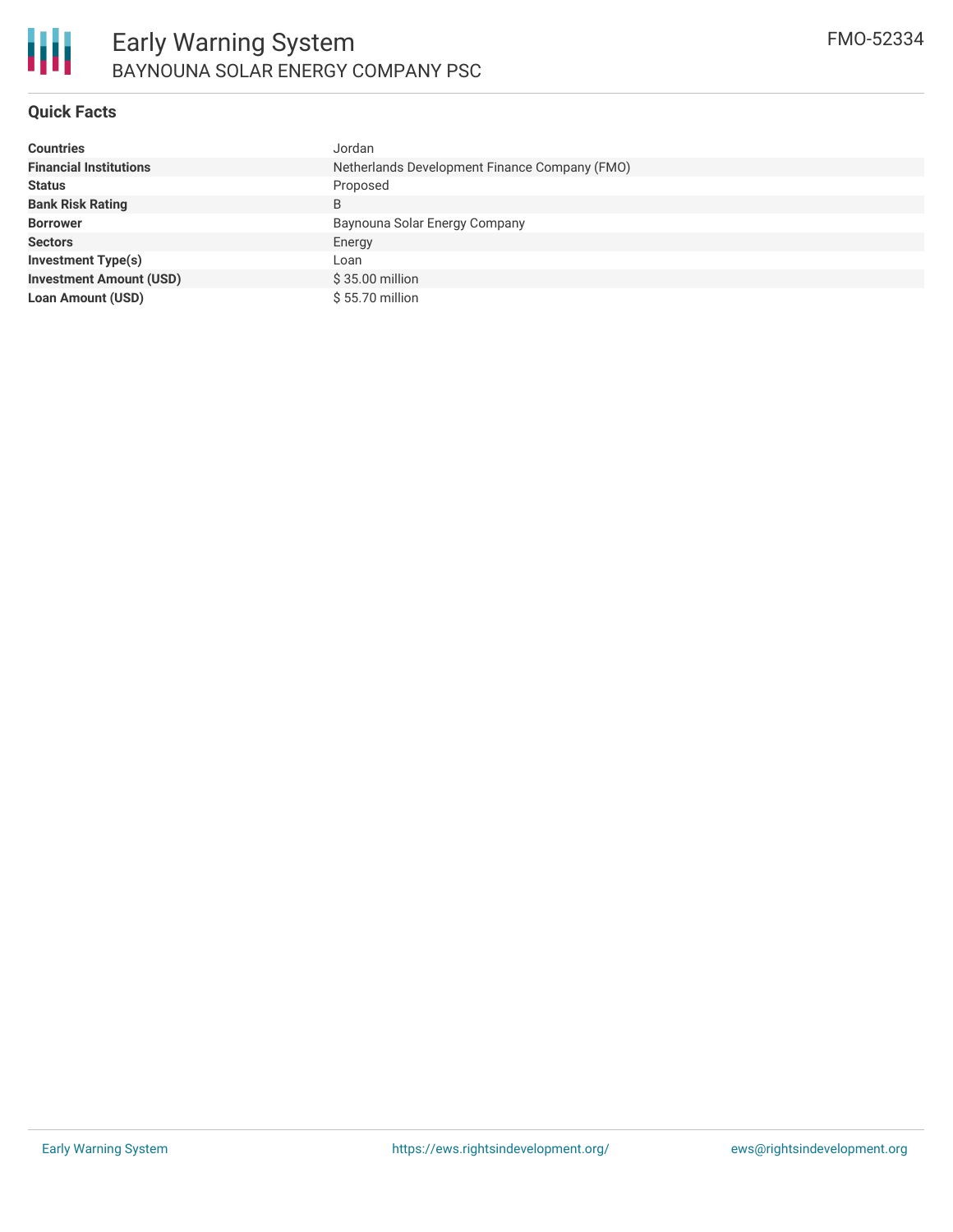# **Project Description**

WHO IS OUR PROSPECTIVE CLIENT?

Baynouna Solar Energy Company PSC ("Project") will be our client, a company registered under the laws of Jordan. The proposed Project is currently 100% owned by Masdar, a global renewable energy company established in 2006 by the government of Abu Dhabi, through its investment holding company Mubadala.

#### WHAT IS THE FUNDING OBJECTIVE?

Our funding will be used to develop, construct and operate a 200MWac PV solar project in Jordan. The proposed Project will be the largest PV solar project in the country to date providing significant economies of scale. Power offtake will be under a 20 year PPA by the National Electricity Power Company.

#### WHY DO WE WANT TO FUND THIS PROJECT?

The proposed Project fits FMO's mandate and strategy as it is 100% green and is led by Sponsor Masdar with a strong renewable energy track record and has high developmental value, as it provides cheap, clean electricity in a country that suffered in the past from structural power deficits. The proposed Project contributes to the following SDG's: 7 Affordable and Clean Energy, 8 Decent Work and Economic Growth, 9 Industry, Innovation and Infrastructure, 11 Sustainable Cities and Communities and 13 Climate Action.

#### ENVIRONMENTAL AND SOCIAL RATIONALE

The proposed Project has been categorized as B+. The proposed investment will have impacts which must be managed in a manner consistent with the following Performance Standards: PS1 - Assessment and Management of Environmental and Social Risks and Impacts PS2 - Labor and Working Conditions PS3 - Resource Efficiency and Pollution Prevention If FMO's investment proceeds, FMO periodically reviews the project's ongoing compliance with the Performance Standards. Issues related to PS4 - Community Health, Safety and Security; PS5 - Land Acquisition and Involuntary Resettlement; PS6 - Biodiversity Conservation and Sustainable Management of Living Natural Resources; PS7 - Indigenous Peoples; PS8 - Cultural Heritage, are not expected with this proposed investment for the following reasons: \* PS4: (i) there are no communities on or nearby the project site; (ii) based on low assessed security risk (the area is vacant and located near Amman, in the general vicinity of a large security training facility), security management will be low-profile. \* PS5: land is being leased from the Government and no land issue was raised when concerned stakeholders were contacted. \* PS6: the area is covered in very sparse vegetation of the Desert ecosystem, and surveys have not identified any features or species that would trigger PS6. \* PS7: no Indigenous Peoples have been identified in the project area. \* PS8: not applicable based on the results of the Archaeological Survey Report carried out by the Jordanian Department of Antiques as part of the project ESIA.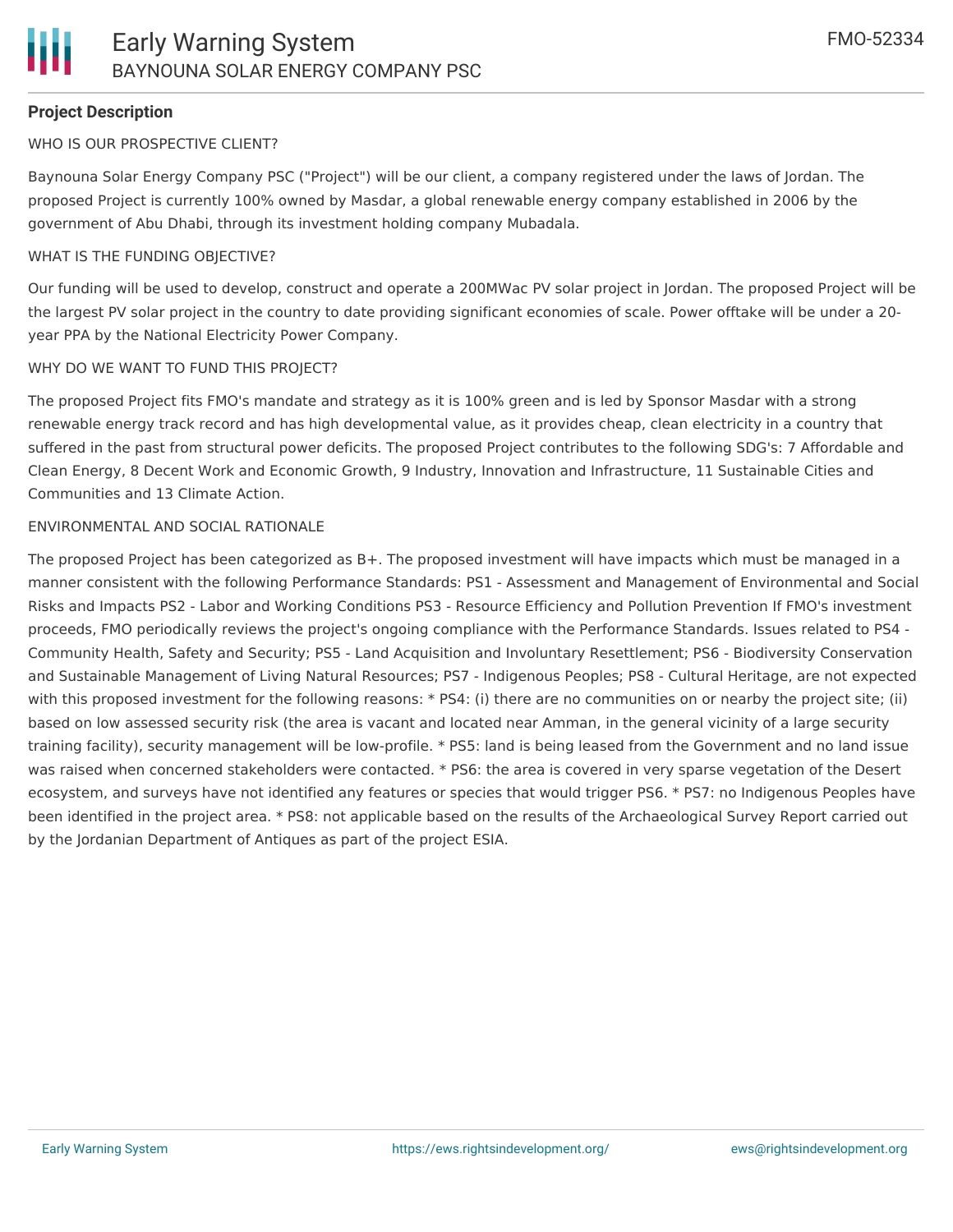# 冊 Early Warning System BAYNOUNA SOLAR ENERGY COMPANY PSC

#### **Investment Description**

Netherlands Development Finance Company (FMO)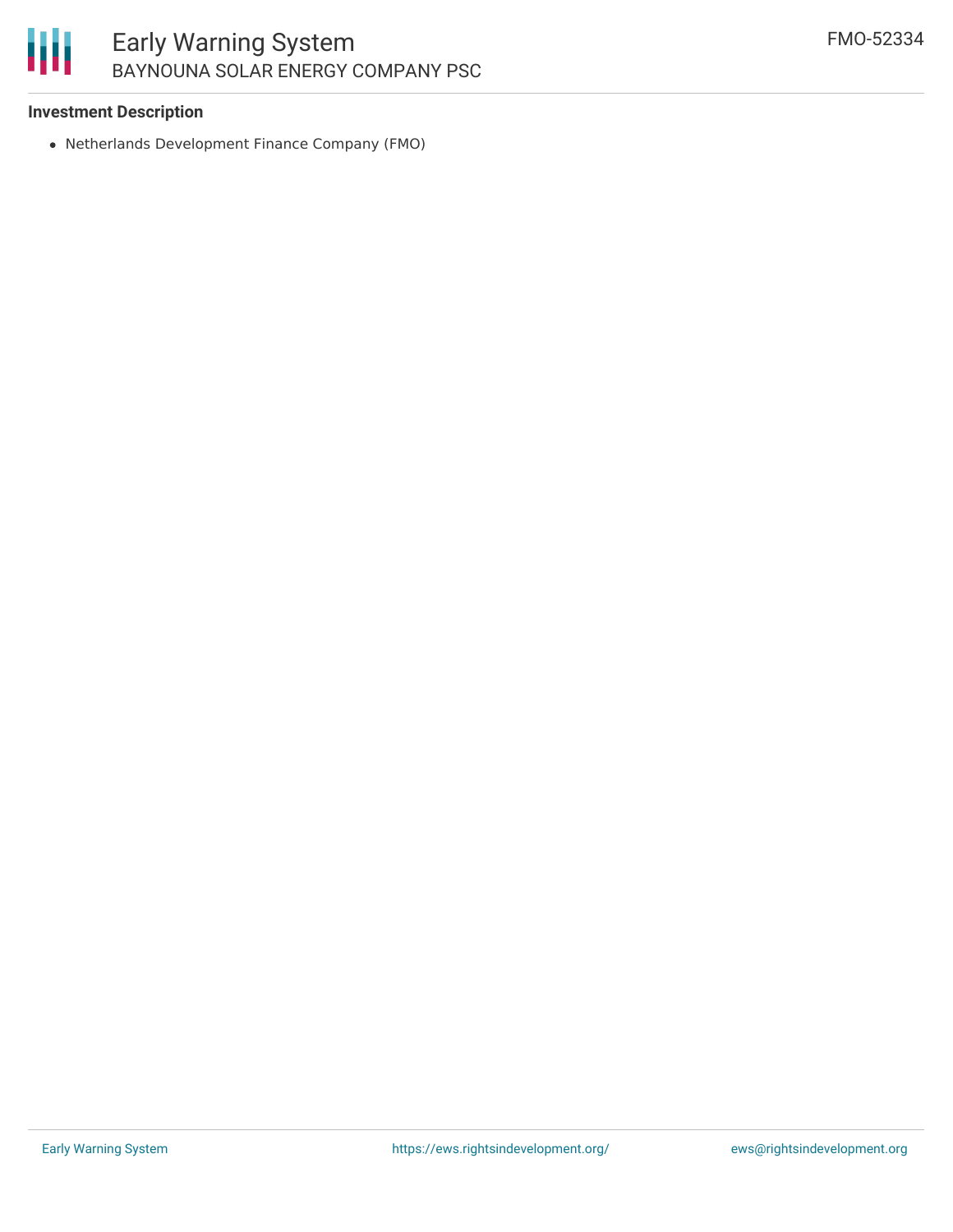South Africa +27 11 507 2500 [joburg-office@fmo.nl](mailto:joburg-office@fmo.nl)

#### **ACCOUNTABILITY MECHANISM OF FMO**

Communities who believe they will be negatively affected by a project funded by the Dutch Development Bank (FMO) may be able to file a complaint with the Independent Complaints Mechanism, which is the joint independent accountability mechanism of the Dutch Development Bank (FMO) and the German Investment Corporation (KfW) . A complaint can be filed in writing, by email, post, or online. The complaint can be filed in English or any other language of the complainant. The Independent Complaints Mechanism is comprised of a three-member Independent Expert Panel and it can provide either problem-solving, compliance review or both, in either order. Additional information about this accountability mechanism, including a guide and template for filing a complaint, can be found at: <https://www.fmo.nl/independent-complaints-mechanism>.